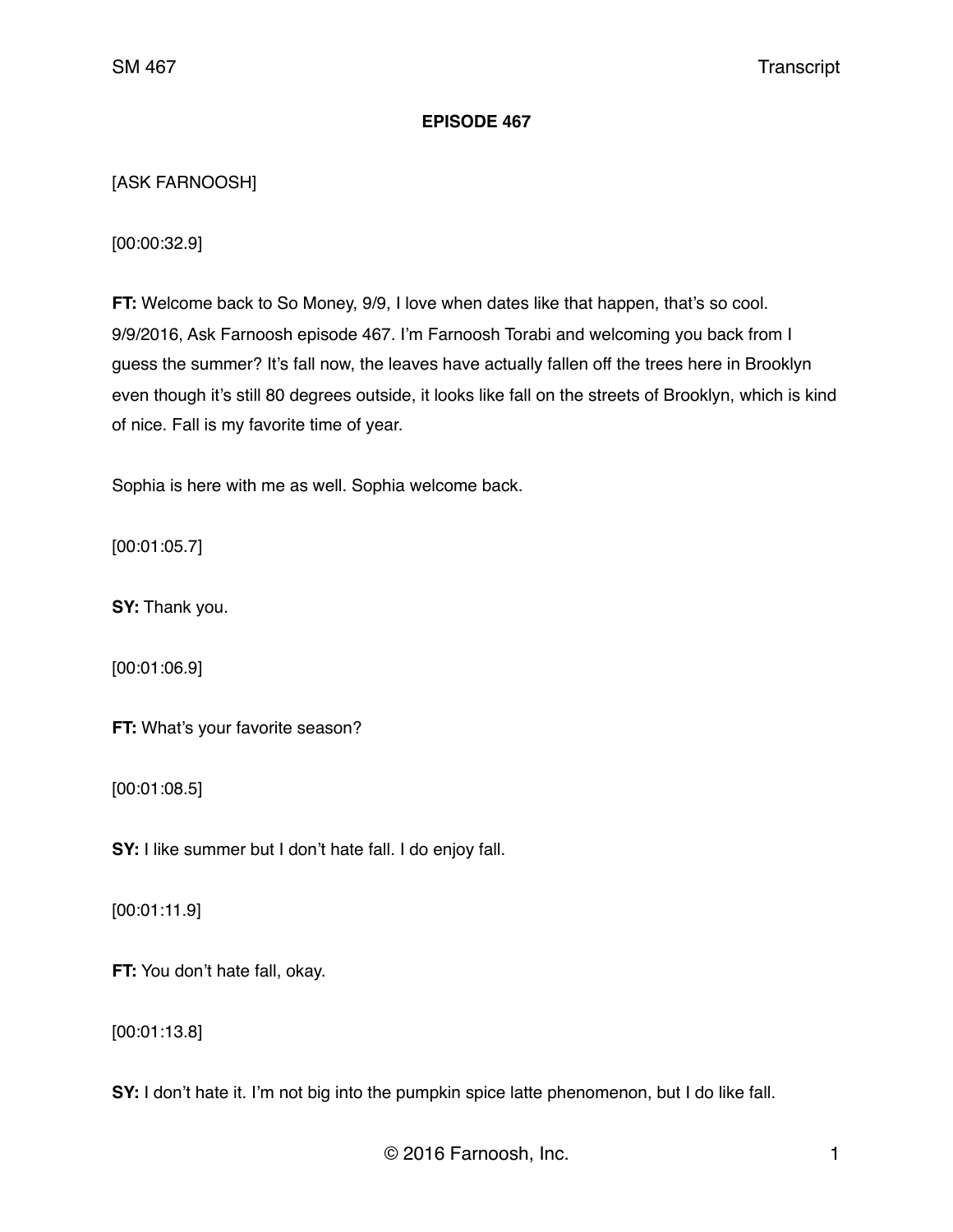# [00:01:19.0]

**FT:** Because it's not real pumpkin. I know, I was at Starbucks over the weekend and they were already promoting. It wasn't on the menu yet but they were teasing it and I was like, "Can we just take a moment?" It's labor day weekend okay? Calm down Starbucks.

# [00:01:36.9]

**SY:** I know. They already have Halloween candy out at the supermarkets. This past weekend I was like, "Let's just make it through labor day people."

# [00:01:47.1]

**FT:** I know, right? I still have some weight to loose from the summer. Don't need to be stuffing my face with Kit Kats yet, although it will happen. So this week, I went to LA and was there for a very short trip like 36 hours as you may have heard, last week I mentioned on Ask Farnoosh, I was heading to LA this week to film The Doctors. It's a very popular long running talk show featuring doctors obviously, it's the name of the show and I was surprised that they wanted to do a financial segment and they tapped me, they said, "Would you like to come out?" I said, "Sure."

The producers gave me carte blanche and they were like, "Well what are your ideas?" I was like, "I don't like that, when they do that to me sometimes." I'm like, "Can you just give me some direction?" It's like, "Do a financial segment, go." "Well, you tell me a little bit of your audience?" So we ended up doing a segment, it hasn't aired yet but I will give you the behind the scenes. We decided to film a segment on how to make money without really working, which I like because here on the show.

We talk a lot about all sorts of things, saving, budgeting, credit but my passion topic is of course how to earn more and we've got a chance to highlight some of the great resources out there for people who want to earn a little bit more on the side and it's a great timing because it's fall almost and this is really the season where we spend a lot of money. Summer is busy too but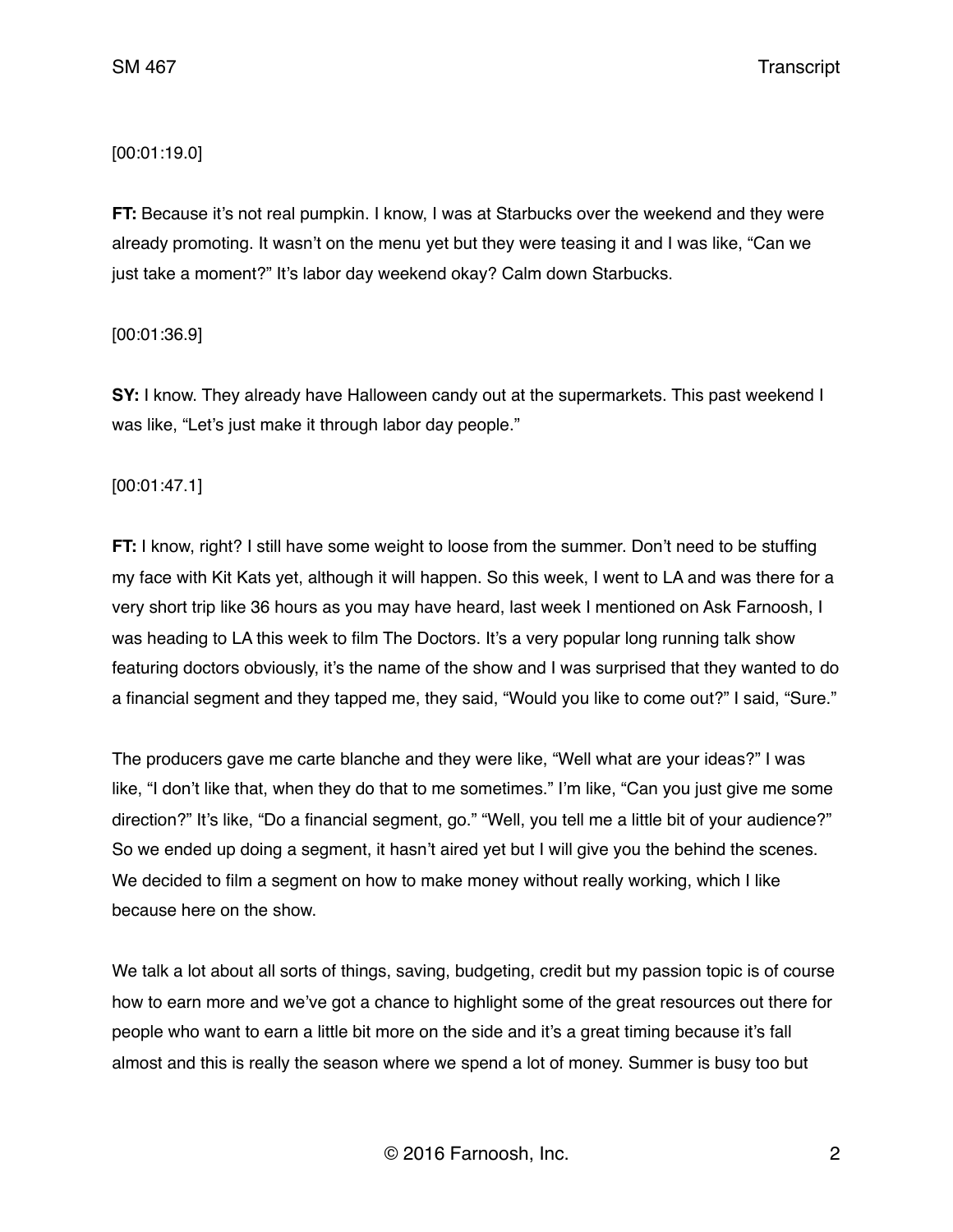we've got back to school, we've got the holidays, travel, gifts so if there is ever a good time to learn how to make a little bit more money on the side, now is your chance.

So that episode, stay tune, it's going to be aired later this month I believe and it was nice. I was out in LA for like I said 36 hours. The first night I organized a small little dinner with some LA friends, a very eclectic group. I don't think anyone in the group knew each other but I knew everybody and that's always fun when you play matchmaker amongst friends and I had Lewis Howes there.

As we know, he's been a guest on the show. Also my friend from high school, a friend from college, my agent was there, it was again a very eclectic. It was really great to see all of the personalities at play and it was fun. I was excited for everybody to meet and it beats getting fast food or takeout your only night in LA. It was nice to get together and have a nice dinner. So anyway, that was my week. How was your week Sophia?

[00:04:30.8]

**SY:** It was good. It was quiet without you here but we have plenty to keep us moving along so it was a good week.

[00:04:37.2]

**FT:** I try to bring you on some trip, you went to Finnovate, right?

[00:04:40.8]

**SY:** I did and it was really cool to see some of the new Fintech coming out and connect with some of those people who are coming out with those apps and technologies so I learned a lot and hopefully we can put some of that information and some of your future articles and yeah, I think that would be a great way to get the message out to everyone on the show.

[00:05:06.0]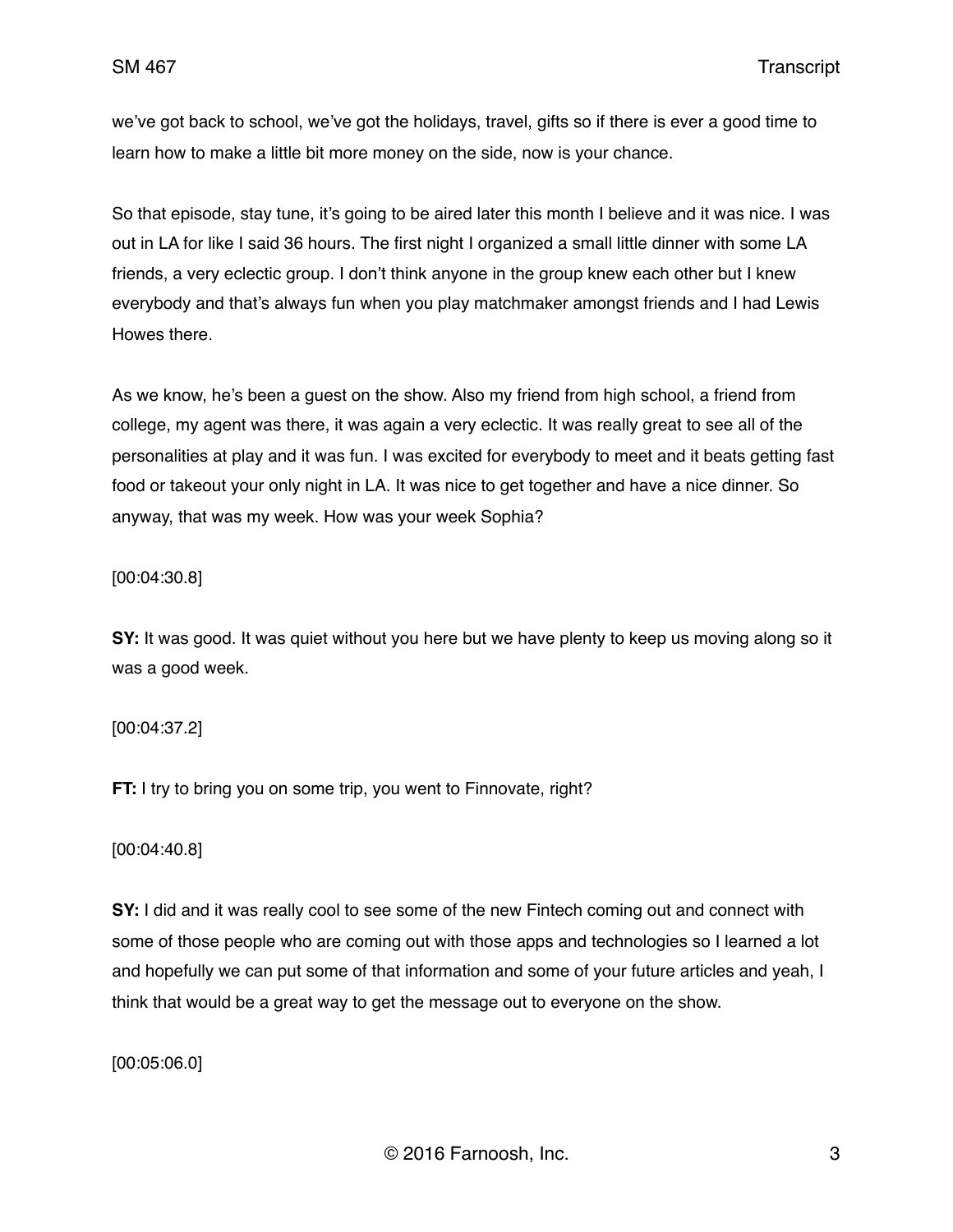**FT:** Yes, everyone listening, if you have or know about a cool app or website that has to do saving or earning or budgeting or whatever in the money sphere, let us know because Sophia and I are always mining for that stuff. It's always good to be able to share with our audience here and our readers, "hey there is an app for that". You want to learn how to save more and invest better. I think these days, technology is where it's at.

So if there's something we can direct people to, it makes it all the more likely that they will follow the advice or follow through on their goals and speaking of following through, let's help some people achieve their goals, answer their questions right now, tell me who has been writing in.

### [00:05:57.5]

**SY:** All right, so we're jumping in with Mary Beth's question. She's 39 and says healthcare cost seem to be skyrocketing and she's been thinking about buying some long term health care insurance and wants to know if you could go over the basics of what it should cover and maybe recommend a good source for some more information?

#### [00:06:19.4]

**FT:** Sure. So it doesn't seem like healthcare cost are skyrocketing. They are and I'm sorry if you are using me EpiPen these days, that story. Why is the CEO quote saying, "No one is hurting more than me on this news," like really? I think there are other people that are being negatively impacted by this price hike than you. I'm pretty sure she took home a nice pay package from this increase. I'm sure you've all heard about the increase in the EpiPen, which is terrible because the EpiPen is lifesaving, right?

It's a tool for people who are most vulnerable and it's the ultimate taking advantage I think and gosh, I don't know how their PR people are going to clean up that mess but back to your question Mary Beth and it's a good one about long term care insurance. You're 39, you're young still but this is the time to be thinking about your future and health care and what those cost are going to be like and long term health insurance.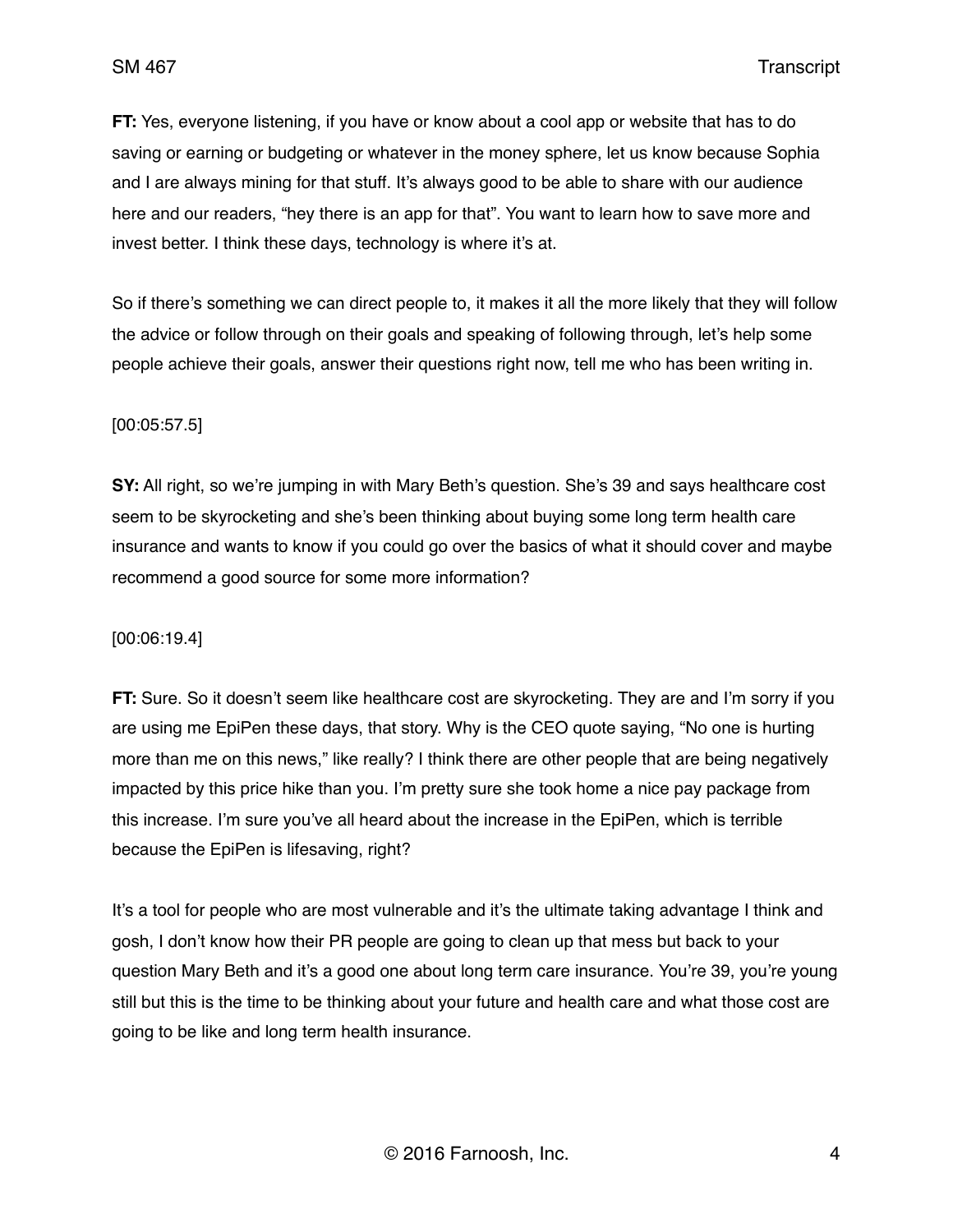Long term care insurance just as a primer, this is basically supplemental insurance that you would want to have in the event that you are in retirement, you're aging and you suddenly cannot take care of yourself in two of several ways. So that you have to qualify for at least two what they call activities of daily living that you can no longer independently perform; bathing, dressing eating, transporting yourself from place to place. There are seven of them.

You have to qualify for at least two that you can't do independently and then you would qualify for long term care, and that's when a physician or health professional comes to you or you go to them for long term care. This is important because typical insurance and sometimes other kinds of health coverage does not provide for this sort of care. It's not covered by health insurance, it may not be covered by Medicare, Medicaid.

So long term care insurance can be a financial life saver who are in their 60's and 70's or older who suddenly need to maybe go live in a nursing home or have someone come live with them and make sure that they're getting their medication, that they can move from place to place, from room to room. We don't like to think of ourselves ever in that type of situation but this really startling statistic, the US Department of Health and Human Services says 70% of people over the age of 65 will need some type of long term health care.

The key to this to saving money on this, because it's not inexpensive insurance, is to get it sooner than later and the advice is that around 50, maybe a little bit earlier believe it or not is when you might want to apply for long term health care. You lock in the price at the age that you're in and of course you're going to be paying for it a little bit longer but at least your monthly premium won't be as high.

And some resources for you, Mary Beth, where you can learn more about this, aarp.org is just a wealth of information for all things, retirement and health insurance and senior living. So go there, there's a lot of information about long term health care on their website but also the National Association of Insurance Commissioners, their website, naic.org and another website, grab your pen if you have it or just hit replay is the American Association of Long Term Care Insurance website, aaltci.org. That offers a list of companies.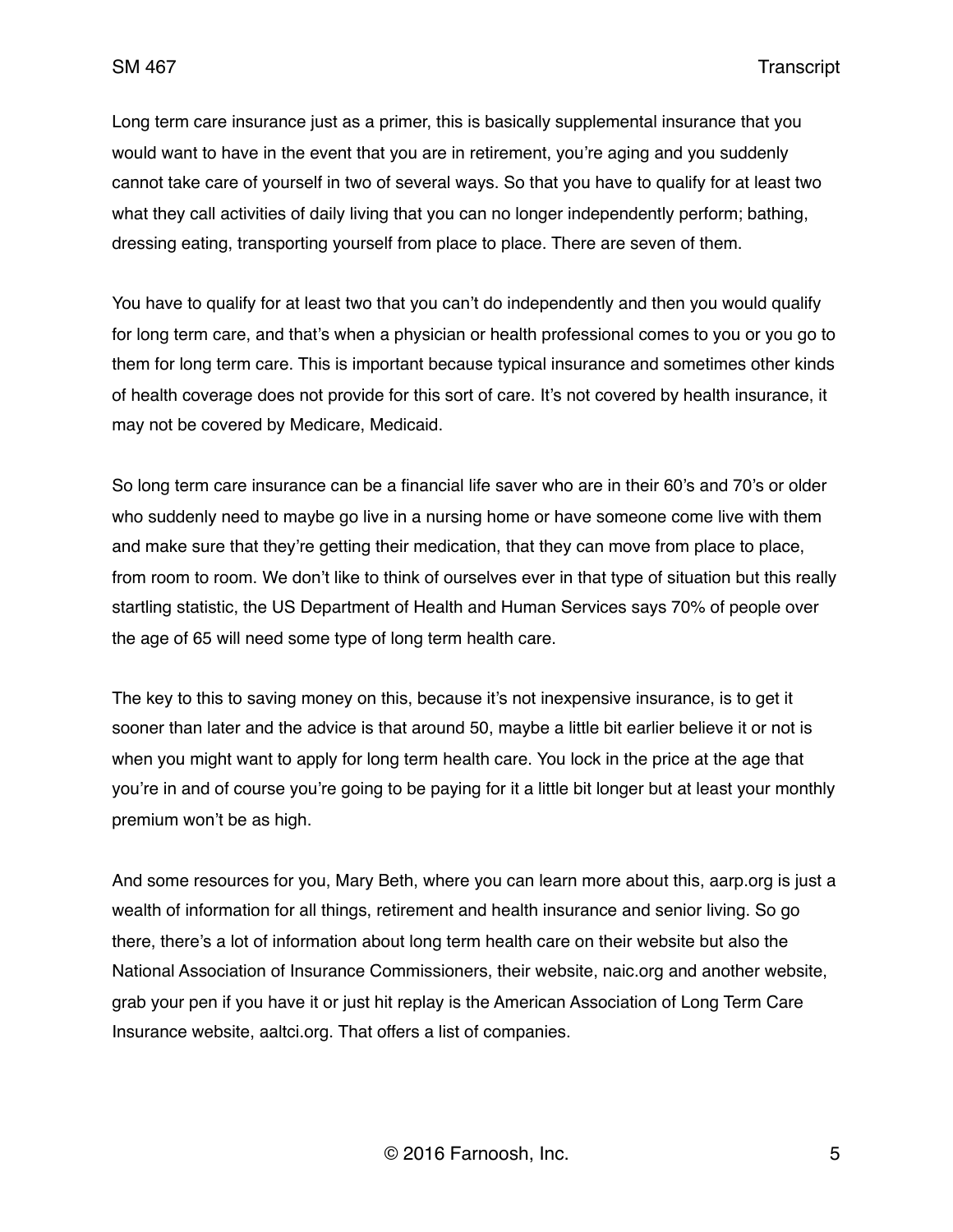So check out those websites, arpaaltci.org and naic.org but I think it's important to — look, 70% of people over the age of 65 will need some type of long term care. The alternative to long term care is to just make sure you save every pretty penny in retirement and those estimates are pretty staggering too as far as how much money you may need out of pocket for healthcare in retirement and it's anywhere from a few hundred dollars a month to \$1,300 - \$1,500 a month maybe more.

So it's the big wild card in retirement and a lot of people are seriously thinking about long term health care insurance because it at least gives you that added security, that buffer. If you plan on living a long life you might need some help along the way to do some of the basic stuff that we take for granted today as young people. Hopefully that didn't overwhelm you Mary Beth. I hope that was helpful. We'll have all of these websites in the transcript at somoneypodcast.com. If you miss anything, don't worry, we have it all for you. All right Sophia, what's next?

### [00:11:30.0]

**SY:** All right so I think the next question is a great question that many of listeners struggle with in terms of just trying to prioritize personal finance goals as well as paying off loans and the question is from Alyssa. Her husband is headed back to school for his master's degree and will have about \$80,000 in loans by the end of it. They're both 30, debt free, they both have 401(k)'s which have both invested and now, they want to save for their first house. Continue to invest in their retirement and pay off his loans. So they want to know how they should manage all of these. Should they pay off the loans before buying a house or vice-versa? They're not sure what to do.

### [00:12:13.9]

**FT:** Yeah, so hierarchy of financial needs. I think that these student loans, assuming that their interest rates aren't super high, it's not credit card debt. If it was credit card debt Alyssa, I would say try to knock that down ASAP as much as possible before you start shopping for a home and there are two reasons there. One is you don't really want to have the burden because taking on a home and a mortgage, that has huge cost associated with it.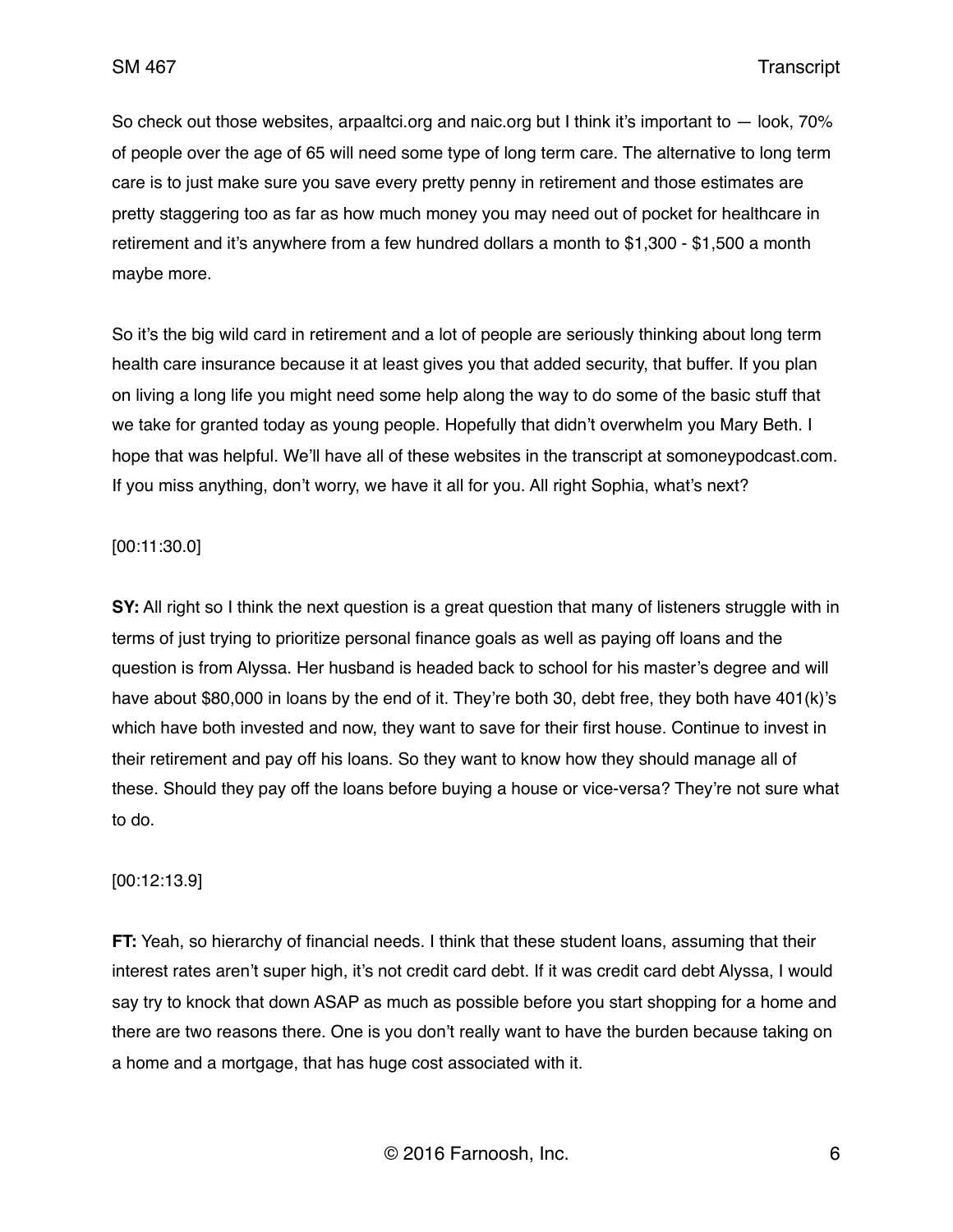You want to make sure you have as much as possible a clean financial plate and that you don't have these burdens tugging at you outside of the mortgage because once you're a home owner, we all know, there's a lot of out of pocket cost. There's maintenance and of course taxes and everything else outside of the mortgage. It adds up, the less you have to worry about outside of that, the less stressful it will be and the more manageable it will be to be a home owner.

But with these student loans, I would assume that the interest rates are not terrible. \$80,000 is high but maybe your husband will be graduating and he can get the job to be able to pay that off with his income and so it will be managed, right? And student loan debt versus credit card debt, when it comes to your credit score, it's not as much as a dinger. If it was \$80,000 in credit card debt, I would say don't even bother applying for a mortgage because I don't think any bank is going to give you a mortgage.

Because what it will look at is their debt to income ratio. It will see \$80,000 in loans, \$93,000 in income, not very good. That's a little too close for comfort and so with that being said, this is student loan debt. It's looked upon a little bit more favorably and it's the type of loan that is not revolving debt. So underwriters will hopefully get that. My point in saying all of this is that you don't need to delay your house hunting by too much. You want to make sure you have all these other ducks in a row, right?

That you have income, you have savings, you have good credit, that's what's going to matter when you are applying for a mortgage. The loans can still be in the picture too but if you can show that you have income, you have savings, you have been paying your bills on time, that's going to all work in your favor, but you need to be the one that's going to be the judge of things. The bank could save you, "Yeah here's all these money for a mortgage. You guys seem to be having everything under control," but they don't really know.

They don't really know what's happening behind closed doors. They don't know that maybe you come home and you're stressed because you have debt and you're not happy with your job and so you have to be the number one judge of your financials. You have to do your own stress test because banks sometimes even to this day, I think they will over lend when actually you should be borrowing less.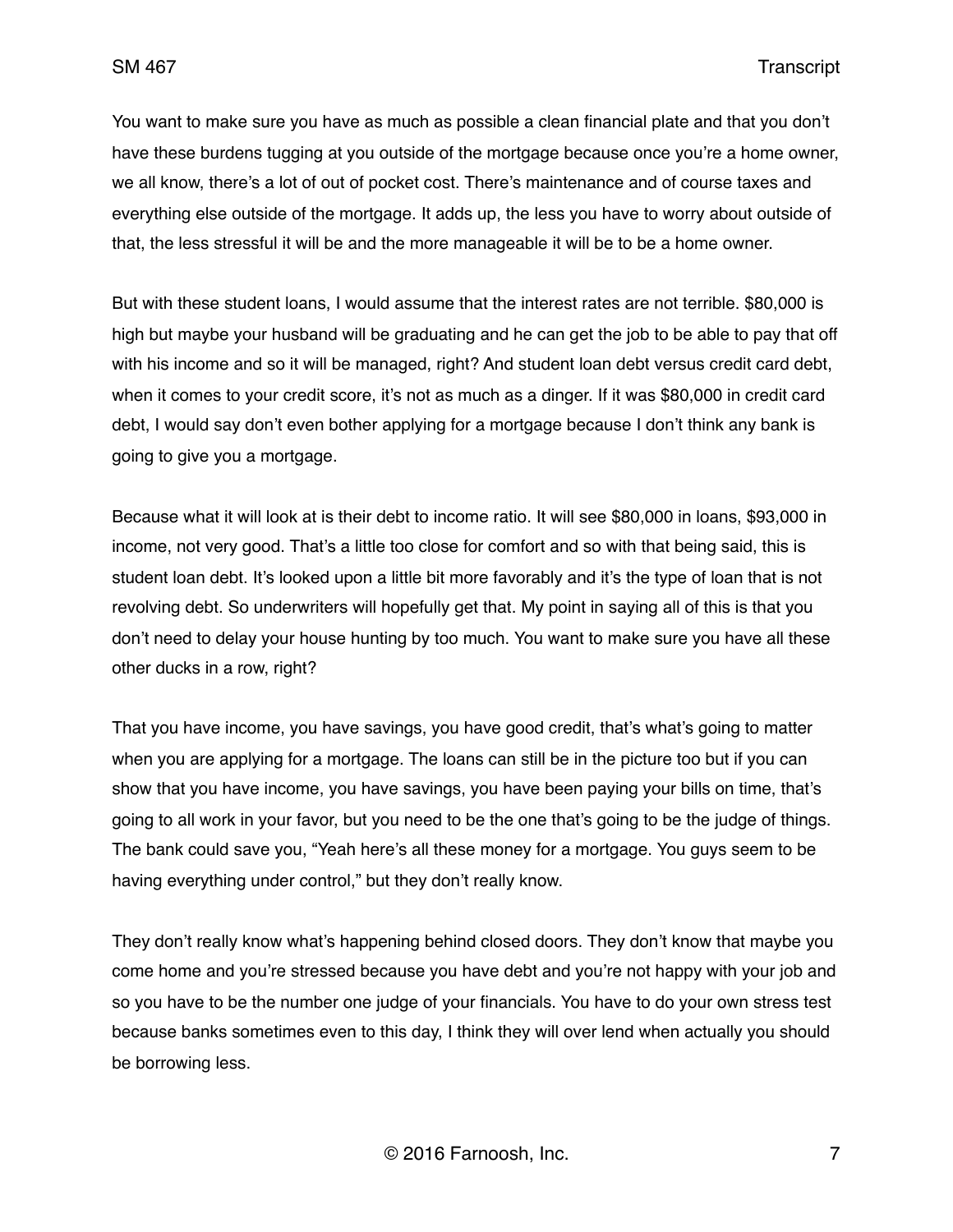So just keep that in mind. I think as far as hierarchy here, it's obviously important to make sure that you prepare for when these \$80,000 in loans come due. So find out what's the monthly minimum that you have to pay and when will that kick in and make sure that you are prepared for that. That you're continuing to save in your retirement, that should never stop and that you commit to paying off these student loans.

And in the meantime while your husband's in school, maybe you start looking at homes first casually to just see what's out there, what's within your price range and then maybe at some point you decide to get more serious but know that when that point happens, you want to make sure you have everything in line so that you can hit the ground running. It's a very competitive housing market right now.

The houses are going within days, weeks, multiple bids, so you want to make sure that you have a good down payment that you've been pre-approved by a bank. That you are just ready to move on your thoughts and your desires. Otherwise things could go very quickly and you could miss out, but no reason to really not do something here but it's more about being aware of the implications of becoming home owners and having student loans.

You just have to be able to take everything on with responsibility and an understanding that you are going to be putting on your big girl pants here. Becoming a home owner and having \$80,000 in loans, those are two big responsibilities but you make good money and when your husband, when he graduates, will hopefully make good money and the two of you together can budget this and work through this.

So that's what I would say to that. Thankfully, it's not credit card debt then my answer will be much different but it's student loans and this is all assuming that your husband will be able to find work because I think on your income paying off \$80,000 in loans, that would be tough along with everything else.

[00:17:33.3]

**SY:** Our next question comes from Catherine and she's only spent about 50% of each paycheck and the rest is in her savings account for the last two years and for the year, she has already

© 2016 Farnoosh, Inc. 8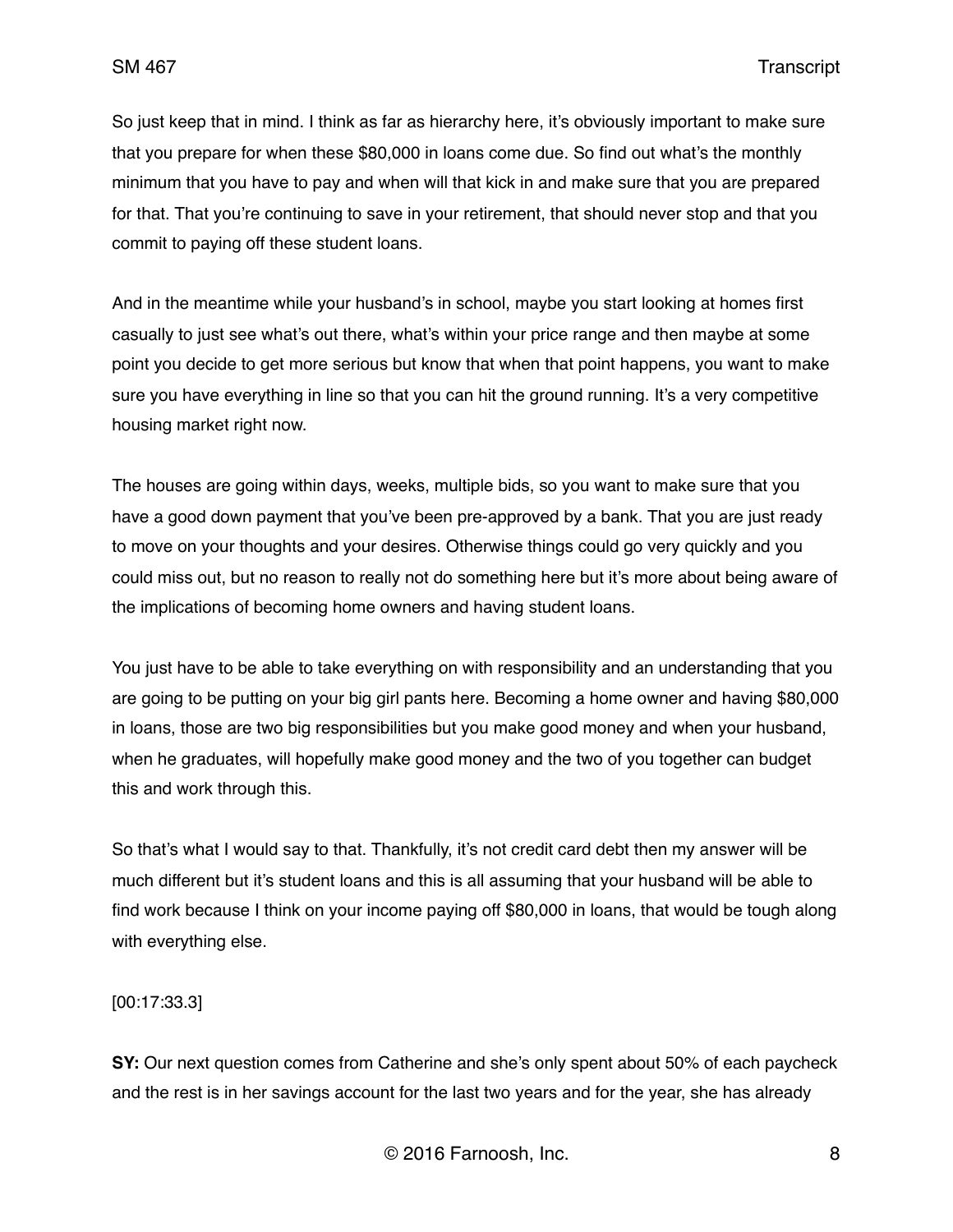maxed out her Roth IRA and 403(b) and the only form of debt she has is her mortgage and student loan payments and she says, "While I could pay off my student loans and still have a safety net. I don't want to because the loans will be forgiven in seven years under PSLF." But she wants to know how she can get out of her extreme budgeting mindset and not feel guilty for spending money all the time.

[00:18:12.2]

**FT:** Guilty for spending money all the time? But she's not spending money.

[00:18:17.2]

**SY:** I know.

[00:18:19.0]

**FT:** What's this guilt? It's based on nothing. I guess that's a good problem to have but this actually raises a very interesting thought and revelation. There are people out there that are afraid to spend and just like there are people who are the opposite, they don't save, they have a fear of scarcity they, as a result, maybe go to the deep end and spend and spend not knowing what tomorrow will bring. I think that frugal fatigue is a real thing but we have to think about spending not just on things sometimes Catherine.

But you know, enjoying your money can mean a lot of things and maybe you just need to open your mind to exploring that some more. So maybe you don't want to have stuff and I get that because stuff doesn't make you happy, but what about experiences? What about people? Can you go places with people and have memories and create memories? Studies show that that actually does improve happiness and that is money very well invested.

So thinking about investing your money not just spending it I think could be a good mindset shift for you and then there's also donating. If you want to feel good about your spending and not have this quilt then maybe it's about showering others with the money that you have saved and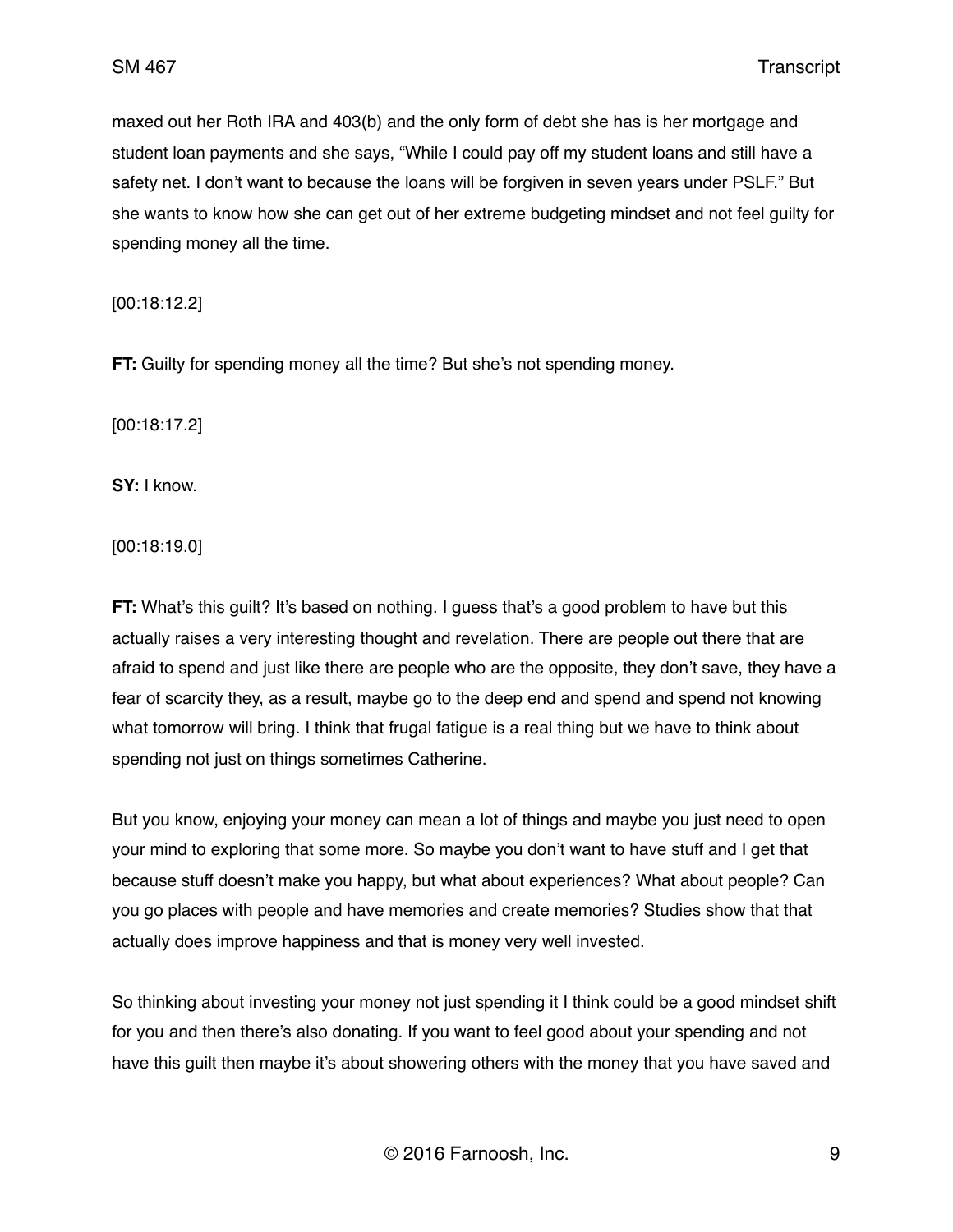being generous and being charitable. So finding the charities that you love and want to support and doing that. I think there would hopefully not be any guilt associated with that.

So my advice to Catherine Sophia is really just to open up her mindset to the possibilities of what her money can do to make the world a better place and if she's happy and content in her life and doesn't see a need to spend in her life, then what are some ways that she can improve the lives of others? Saving money and becoming wealthy and growing your money, I think we all go through this phase, and I went through this phase too. It's like, "Well I make enough for myself, how much more do I really need to save? How much more do I really need to make?"

But when you suddenly start to realize that you're not the only one in the world, that there are others out there that could benefit from your success, that's exciting to me and that is one of the reasons why I work hard is so that I can give back. I don't feel guilty about it, I look forward to it. Maybe, Catherine, that's something that you would enjoy doing as well so that's what I would say to Catherine and don't feel guilty. You've work hard. You're obviously doing all the right things.

So if it helps too, you could create a separate account that's your personal slush fund and you just know that this is money that you've put aside after you've done all the right responsible things with your money that you can now spend on others, on yourself, charity, whatever you want. But you should enjoy life. There's no point in making money and saving it if you're not happy and enjoying your life and no, buying stuff is not going to make you happy but experiences do, vacations do, donating, all these stuff makes you not only happier but also I think more grateful for what you have.

### [00:21:50.5]

**SY:** I think that's great advice and with all the holidays coming up, they'll be here before we know it. It's the perfect time to think about donating and giving back to charity and I'm sure if Catherine is like most people, at some point in the coming months most of us will be contacted by someone to donate money to some sort of fund or charity or non-profit and so I think that's great advice.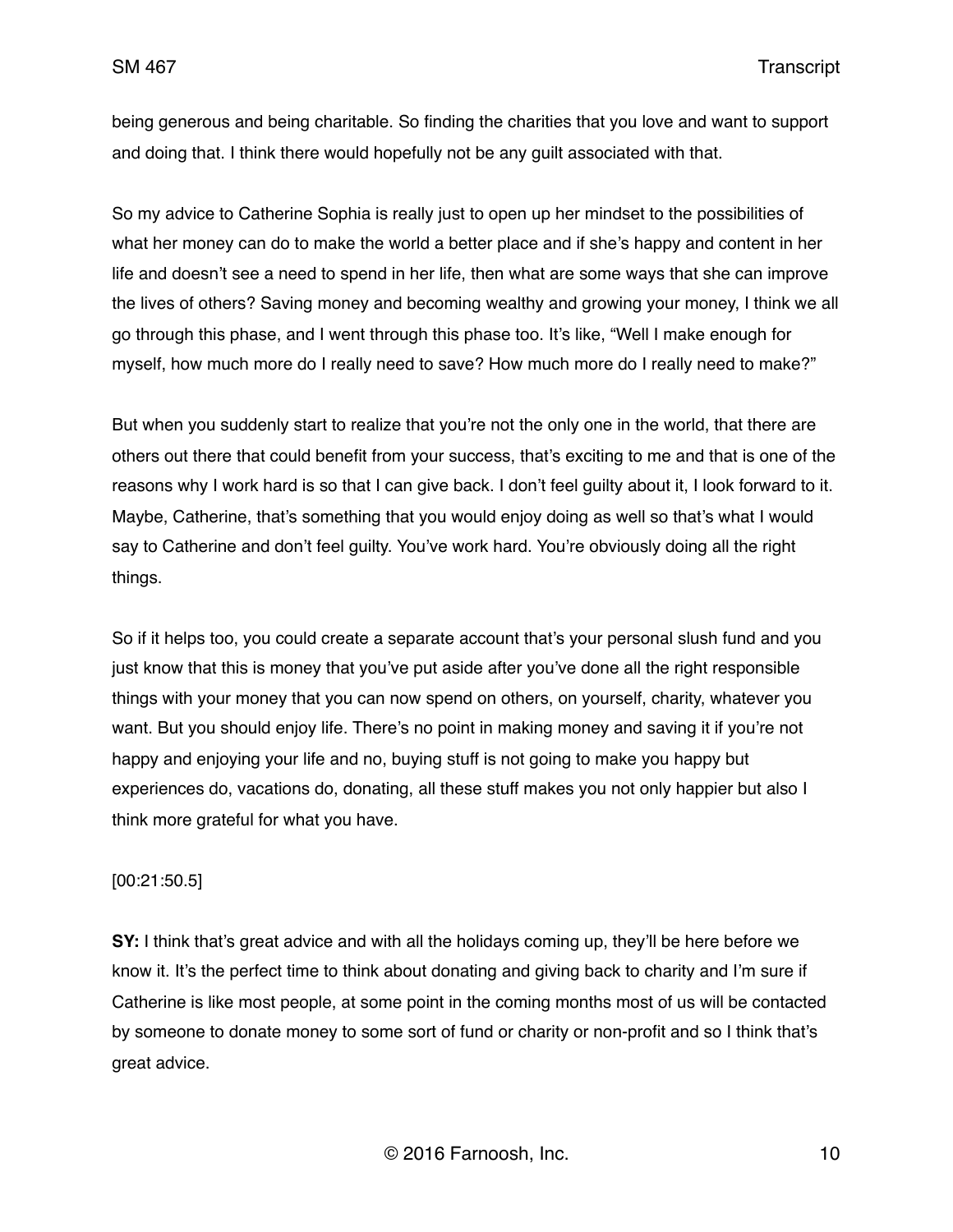[00:22:16.6]

**FT:** Yeah. We just wrote a piece or we worked on a piece, Sophia and I on how to make the most of your charitable contribution and it's going to be out in the December issue of Oprah magazine. So stay tuned for that but the bottom line is, you want to be proactive about your giving. I know we're going to get a lot of solicitations for the coming months for donating our dollars, which helps sometimes to remind us to be charitable.

But you ultimately want to give to organizations that firstly you feel very passionate about and that you have done the research as well to know that those are the organizations that are going to do well with your money and put as much of your dollars directly towards the cause that they are promoting. This is a great question, we've never gotten a question like this before. How many of you out there are suffering from saving fatigue? "Frugal fatigue" as Catherine calls it. That's a good blog.

[00:23:11.8]

**SY:** That is.

[00:23:13.1]

**FT:** You should trademark that Catherine, and you're welcome.

[00:23:18.3]

**SY:** She has a new project on the side.

[00:23:19.8]

**FT:** Frugal fatigue. All right, we have a question here from Mark?

[00:23:24.1]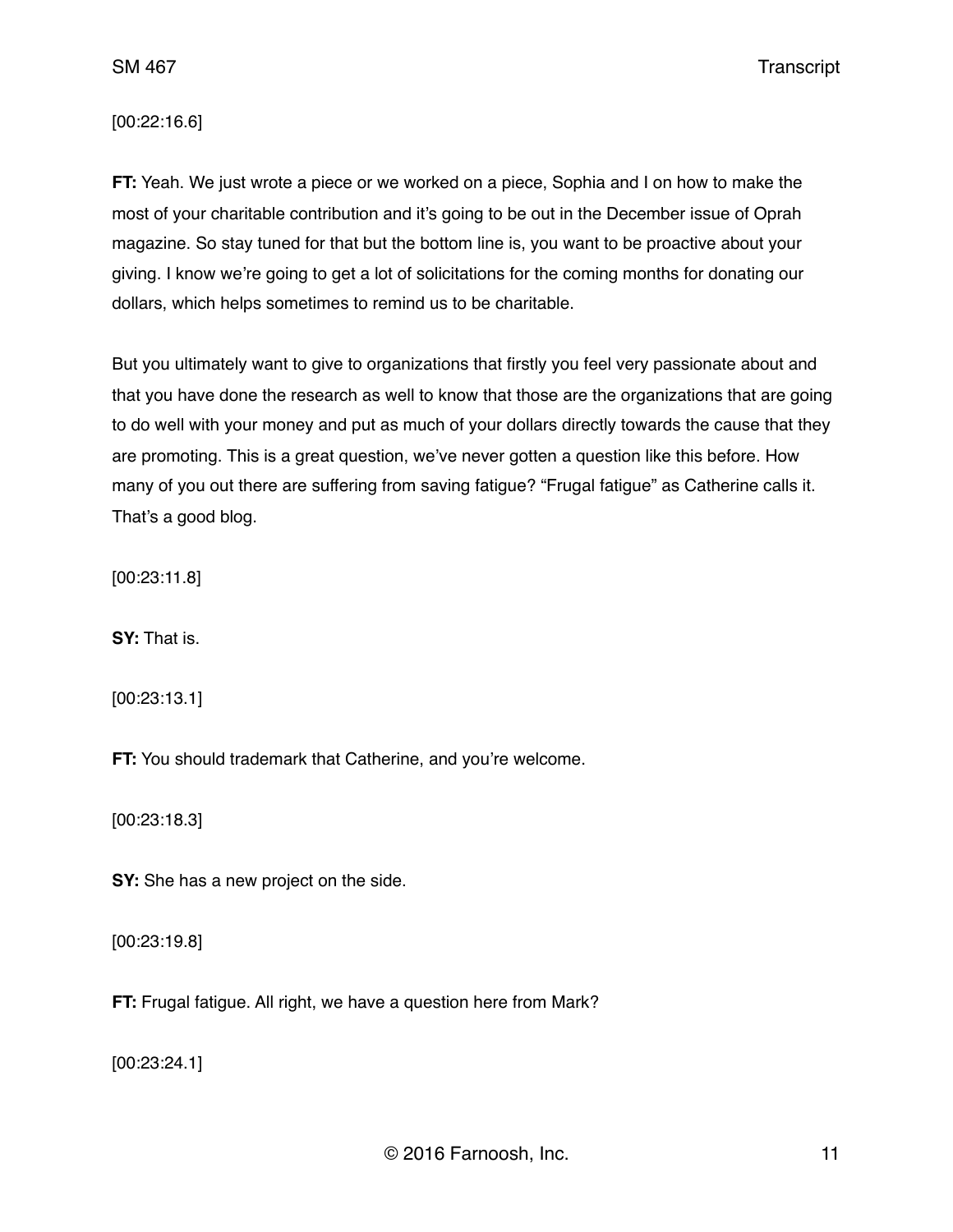**SY:** Yes, our token male writing in a question. But he first wants to thank you for answering one of his questions a few weeks back on settling debt.

[00:23:32.7]

**FT:** Oh sure.

[00:23:33.7]

**SY:** He wanted to update you and say that he was able to settle for 90 cents to the dollar and increase his credit score a little bit.

[00:23:41.7]

**FT:** Good.

[00:23:43.1]

**SY:** So now, he's back with another question and wants to know if you've done a So Money show on closing costs when purchasing a home? He'd love to hear your thoughts on that topic.

[00:23:52.6]

**FT:** A lot of housing questions, lately it seems. Well it's a great question. I don't know if it merits and entire episode but I think that it's true, closing costs often we forget the toll of closing costs and we always talk about the down payment and the interest rate on your mortgage and the mortgage but closing costs can be anywhere from I believe two to 5% of the purchase price and that usually is due at closing.

So that's another lump sum that you want to anticipate and try to save for. However in some cases, I mean it's been a while since I bought property and since I've investigated this but I think that on a case by case basis, sometimes you can roll your closing costs into the mortgage. So you amortize that, you end up paying obviously more than had you paid upfront but it does get

© 2016 Farnoosh, Inc. 12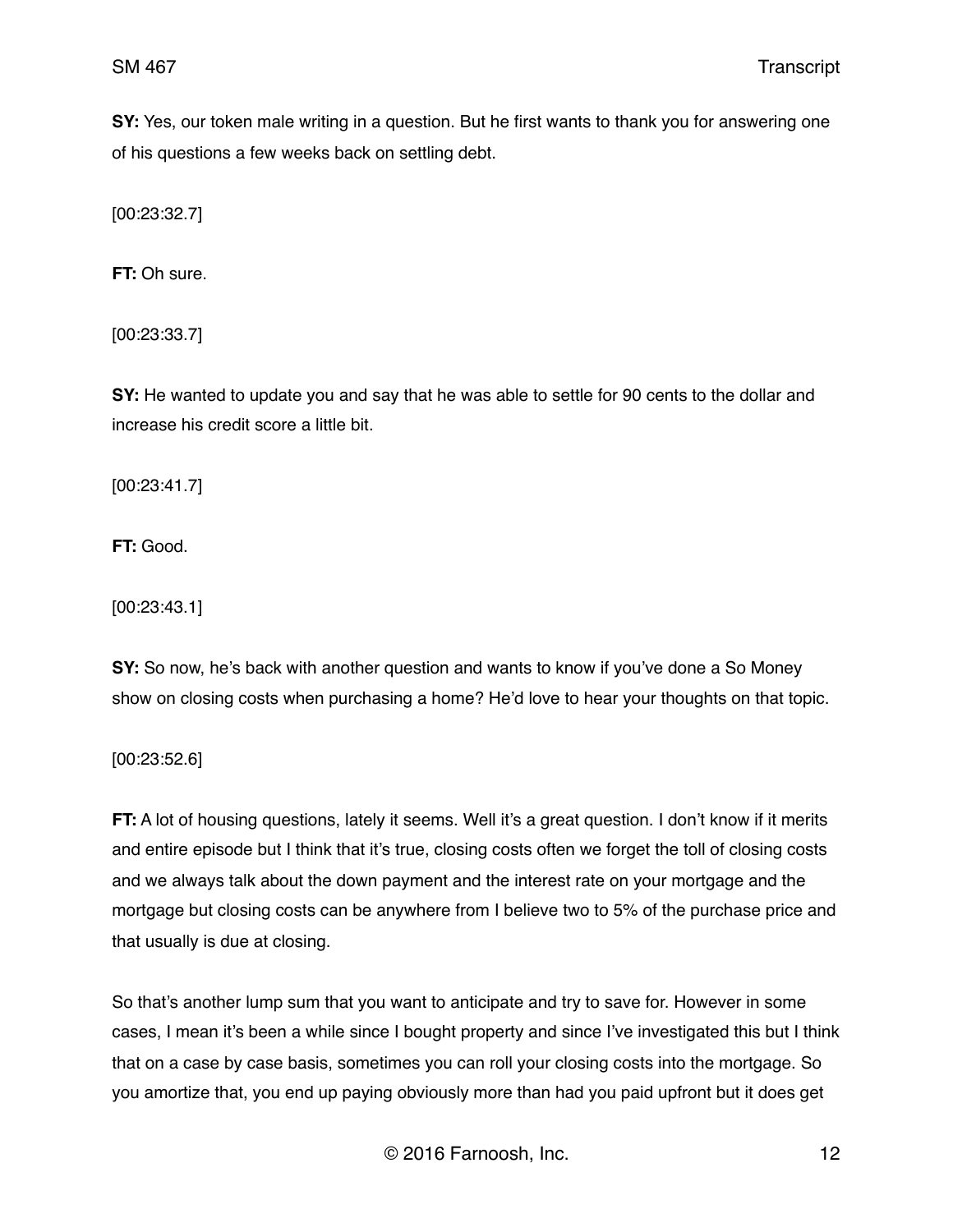amortized over like 30 years and it's one more affordable way for people who don't have the cash, the liquidity to pay for, say if you're buying a home for \$300,000, your closing cost could be anywhere from six to \$15,000.

Not to mention you just put \$60k down for the down payment. So you might be a little empty in your bank account by the time closing comes around and in those cases, you might be able to negotiate to fold in those closing costs into the mortgage and then the bank pays the closing costs. So Mark are you buying a house anytime soon? Maybe there's another question in there that you haven't asked us. Let us know, because housing is one of my favorite topics.

[00:25:38.2]

**SY:** I know it's a really popular topic on this show.

[00:25:41.2]

**FT:** We thought that the interest rates are going to be higher by now. I thought so, I have to refinance and I've known about this since the beginning of the year but it's been taking me a while. I will spare you the details, but basically, I was concerned because I thought by this time, rates would be higher, I would be out with some money but knock on wood. Looks like rates are going to stay low for at least to the end of the year. I think nothing really crazy happens around election. The government is not going to, and the Feds, they're not going to make crazy decisions right now. We can't stomach that right now. We have a crazy election ahead.

[00:26:21.5]

**SY:** I know. So it's already time for our last question and it comes from Ellie. She and her husband are buying her sister's share of the condo and have been paying the mortgage ever since they moved in together and they want to know how they fairly calculate each other's equity shares. Originally they put 20% down, so 10% per sister but recently they refinanced and the place was appraised around \$400,000 and when they purchased it, it was back in the low \$400,000 and they want to know if there's maybe a formula they should use? Because ultimately, they just want to make it fair for everyone involved.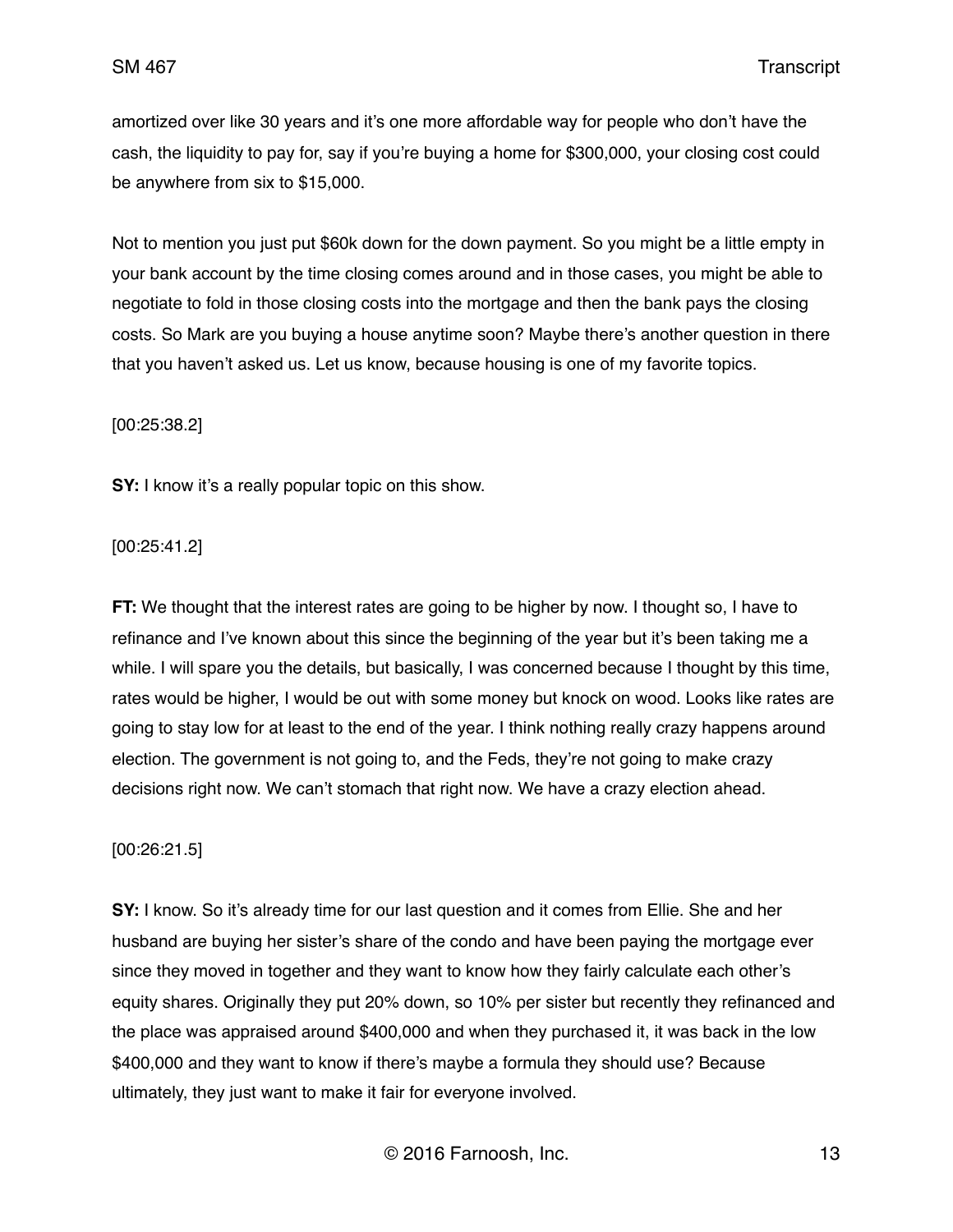[00:27:05.8]

**FT:** Okay. So from what I understand Ellie and her husband and her sister bought this condo at one point in 2006?

[00:27:17.0]

**SY:** I think it was just Ellie and her sister and then when her husband moved in with her three years later and her sister moved out, he started contributing to the mortgage and the sister stopped contributing to the mortgage.

[00:27:32.0]

**FT:** Got it and now she's moved out.

[00:27:35.0]

**SY:** Yes.

[00:27:35.7]

**FT:** And Ellie put down 10% and then her sister put down 10% and now the question is, "My sister is no longer living here. The house was appraised, has risen in value and in the event that they sell it they want to know who gets how much?" I mean at the minimum, I think that her sister should get back what she put in plus whatever growth that the equity that has grown in the home. Let's say the bought the house for \$350 now it's \$400, she should get 10% of the equity.

She should be rewarded for any growth that the house has experienced. I know that maybe she hasn't been living in at the whole time and maybe housing have been putting in any sweat equity, this is something that's going to have to be put in writing as soon as possible. I'm not a lawyer but I think that her sister at least is entitled to her down payment back, assuming the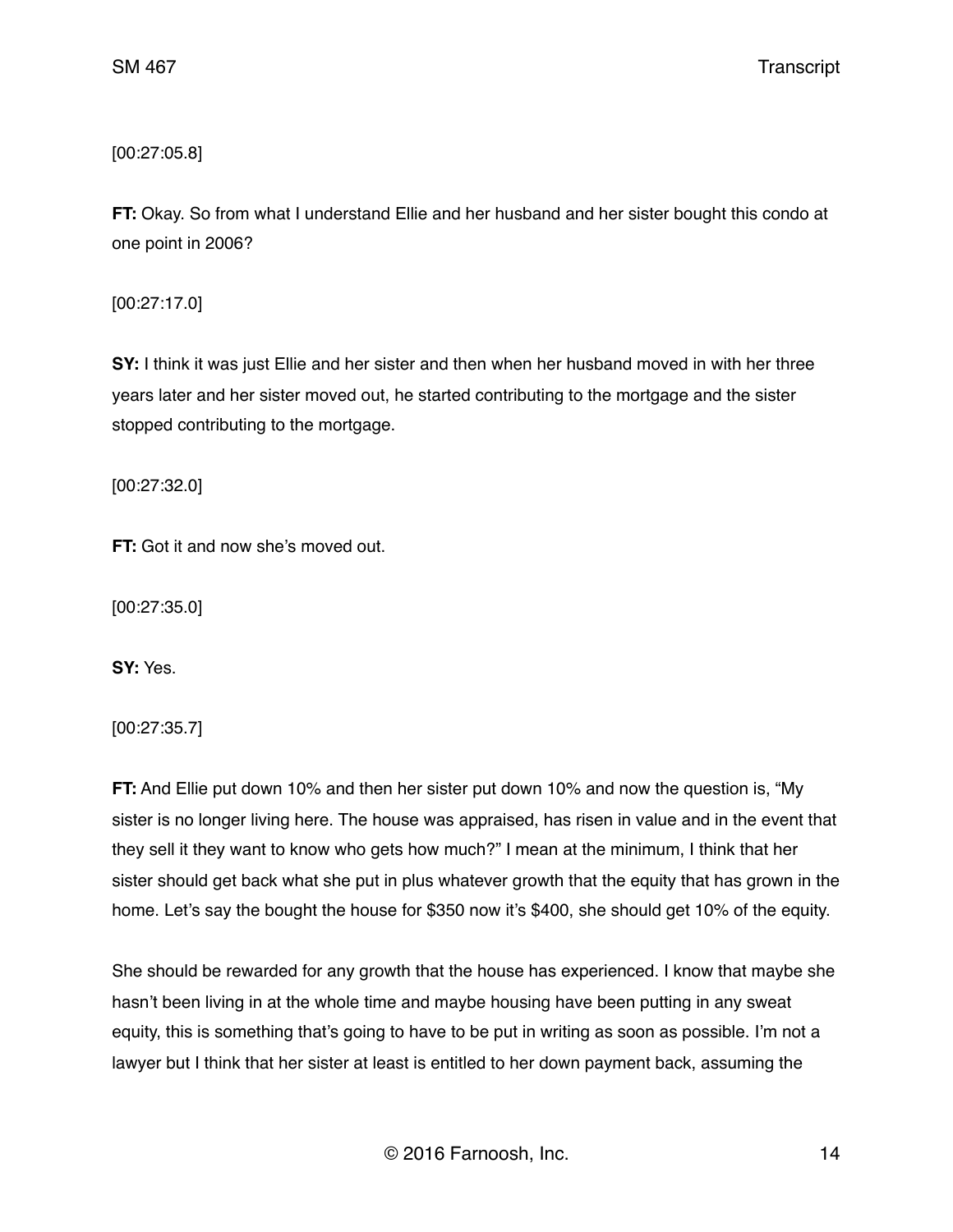house sells for the same price or more than what they paid for it. If they're under water then that's a whole other ball game.

But I would expect, it's an investment, I gave 10%, whether I lived in the house or not, I gave 10%, the house got purchased and maybe at the end, she gets her 10% back plus any extra froth from the growth in the value of the home. But now I would say, if Ellie and her husband are now the primary mortgage payers and they're the ones that are fixing the light bulbs and paving the driveway and painting the walls and up keeping the house, then they're entitled to everything else. That's my view.

This is sticky because we are talking about sisters. I would be curious, I think before you decide anything Ellie, you need to have a dinner table meeting with your sister and your husband there or maybe your husband is not there but just sister to sister like, "What would be fair to you given that now my husband and I are primary mortgage holders here? We've been managing the house and I know you had contributed to the down payment and some rent or mortgage in the beginning but if we do sell it down the road, what do you think would be your fair share?"

And maybe that's all you need to hear and you agree with that and you don't have to ask me. But I think that you have to have a conversation with her and see what her perspective is. The other thing that I would just say, a technical tip here is the deed, okay? So sometimes people forget the difference between a mortgage and a deed. So obviously we know what a mortgage does, right? It's a piece of paper that basically says this is what your loan is on the house. The house is collateral, here's your monthly payment, in 30 years the house will be yours.

The deed describes who owns the house and the deed, whatever the names are on the deed are not the names that have to be on the mortgage, did you know this? That just because you pay the mortgage doesn't necessarily mean you own the house. This is an important distinction. So if your husband is now paying towards the mortgage, that's great he's helping with the mortgage. But in the eyes of the law, when it comes time to sell the house, the owners of this home I assume are still you and your sister on that deed. Unless that deed changes, your husband is not owed anything when you go to sell the house.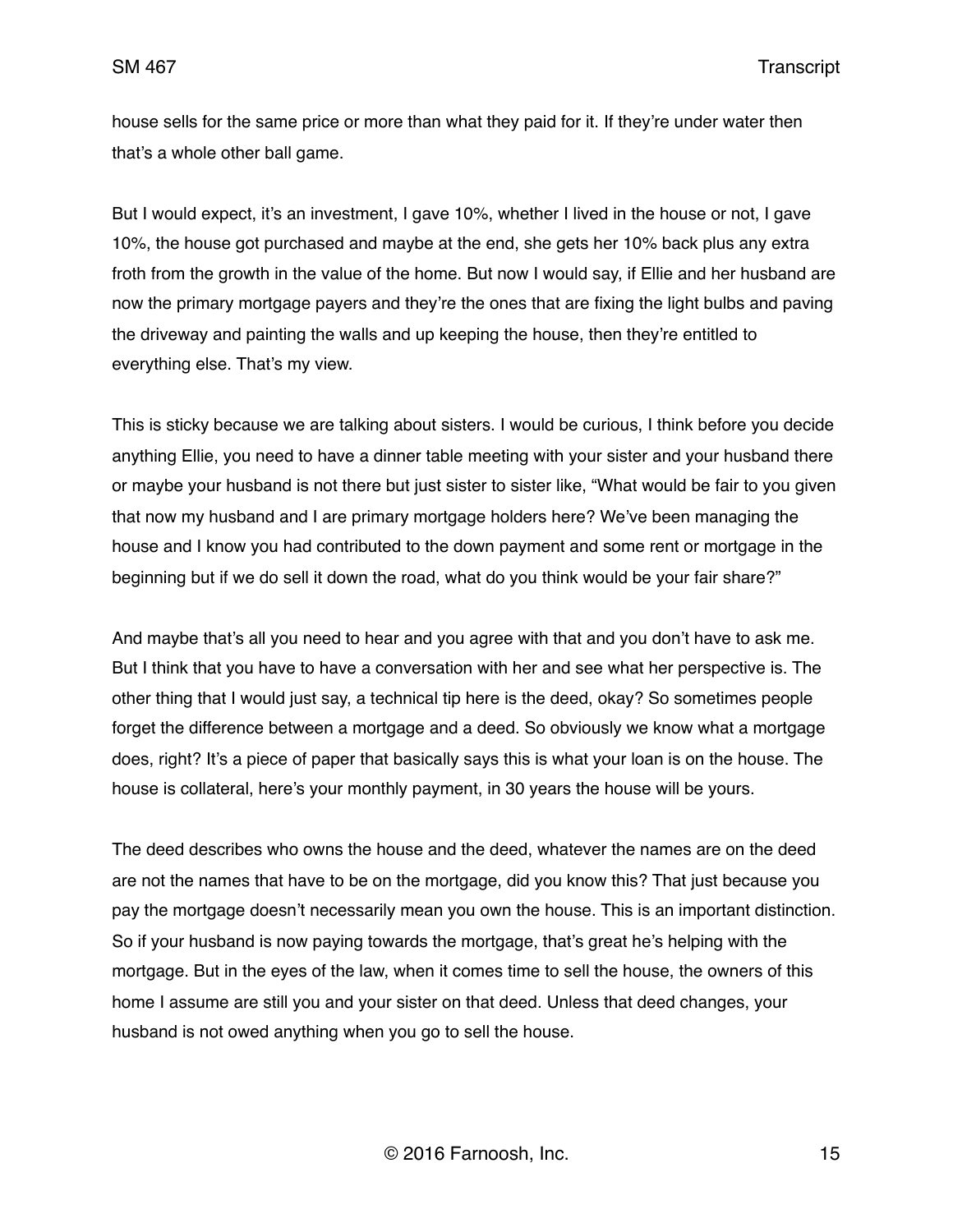So you need to make sure that if you're going to create an addendum to financial relationship that you and your sister and your husband have with this home that the deed reflects that as well. That's you're all protected in the event that you go to sell, that you can rightfully say, "My husband and I are going to get everything or 50% or whatever it is, because we're on the deed," and maybe your sister is too. This is where a real estate attorney really, really is going to be worth every penny.

Because you're going to be able to streamline everything for you and make sure that they have assumed every case scenario like if you sell the house, if you and your husband are still married, not married, you just need to be sure that you have all your basis covered. So the information I am giving you is just more of things to think about as opposed to "here's how it has to get done or should get done" but just some things to think about. These are awesome questions by the way.

[00:31:57.8]

**SY:** They really are.

[00:31:58.5]

**FT:** I feel like if you can Google it, don't ask Farnoosh. That's a good litmus test, right? "If I can Google this then I am not asking Farnoosh," and these are not Google-able. Google will not tell you how to figure out the ratio of my cut versus my sister's when I go to sell this house. Not that I gave you the exact answer either Ellie, but hopefully I gave you some things to think about. Talk to your sister, talk to an attorney, check the deed, see who's on there. Are you comfortable with that? And that might help to form your next steps.

And that's a wrap everyone. Thank you Sophia.

[00:32:38.2]

**SY:** Thank you.